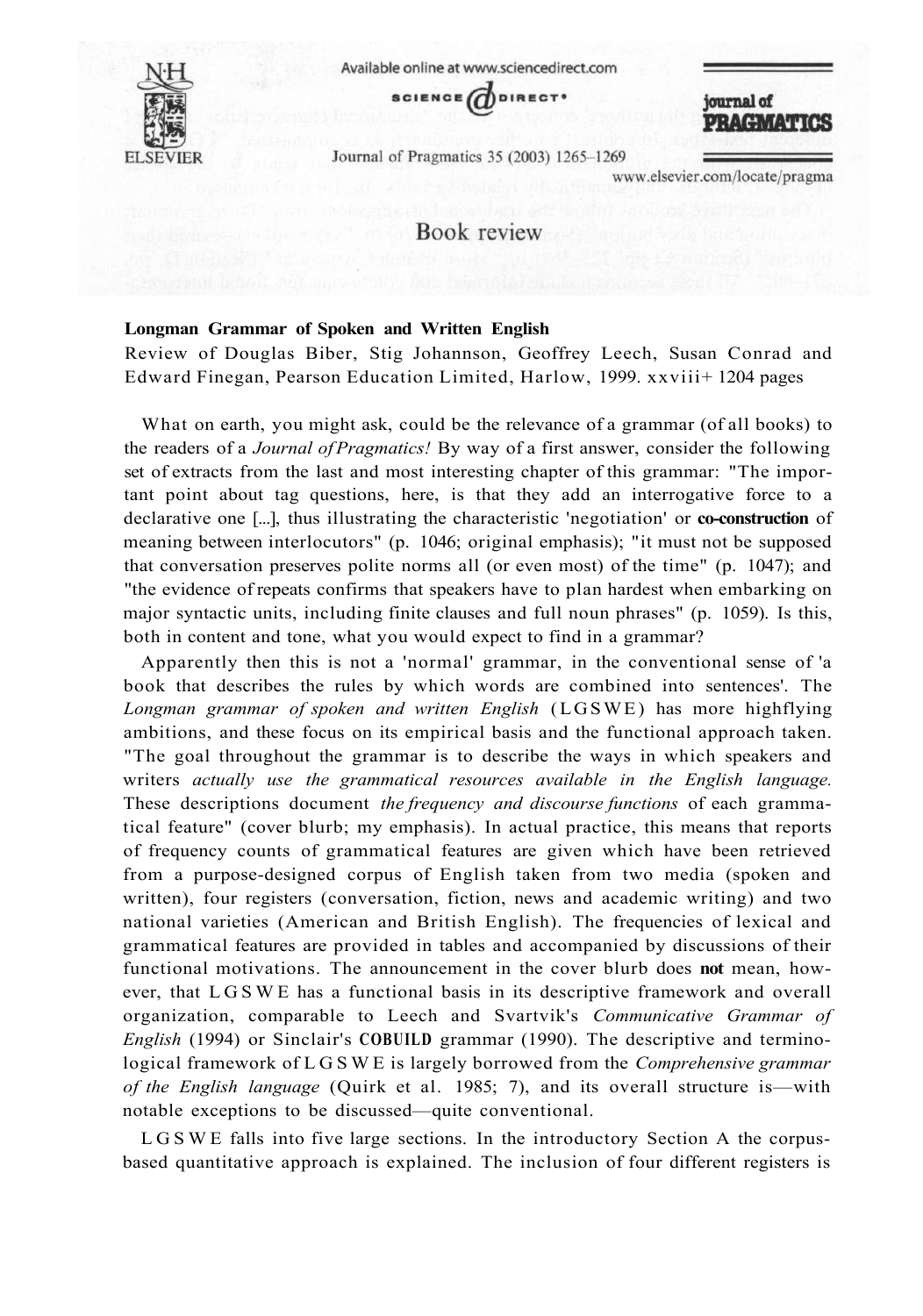seen as reflecting the authors' concern with the "situational characteristics" (p. 9) of different text-types. In contrast to other grammars, as is emphasized, "LGSW E is concerned with the grammatical *and discourse factors* that relate to the choice among structurally and semantically related variants" (p. 14; my emphasis).

The next three sections follow the traditional arrangement from "Basic grammar: description and distribution" (Section B, pp. 47-226) to "Key word classes and their phrases" (Section C, pp. 227-569) to "More complex structures" (Section D, pp. 571-892). Al l these sections include informed and convincing functional interpretations of findings from the corpus on the frequencies of grammatical features. The discussions are concerned with "(1) the **work that a feature performs** in discourse; (2) the **processing constraints** that it reflects; and (3) the **situational** or **social distinctions**  that it conventionally indexes" (p. 41; original emphasis). It is obvious that considerations of this type are more likely to strike a chord with linguists with a functional bent than would the run-of-the-mill grammatical description. The functional perspective can be gleaned, for example, from such basic distinctions as the types of word classes proposed. In addition to the usual macro-classes of lexical and functional words, LGSW E has a third basic type called *insert,* which comprises interjections, greetings and farewells, discourse markers, attention signals, response elicitators, responses, hesitators, thanks, apologies, expletives and the politeness marker *please* (p. 93 f.). Another good example is the treatment of anaphoric expressions as part of an "overview of nominals in discourse" (230 ff.). After brief passages on the role of nominals in establishing reference and creating chains of reference, the reader is provided with quantitative findings on and interpretations of the forms of anaphoric expressions and the distance to their antecedent or "nearest previous mention" (p. 239). While of course a grammar cannot go into the intricacies of anaphoric reference, it is encouraging to see that data and analyses of this type have found their way into *grammatology* (as Quirk calls the discipline in his foreword). On the downside, scant attention is being paid to the rather traditional grammatical function 'expression of future time'. Not even as much as half a page is devoted to "the marking of future time" (p. 456), while the treatment of the formal means of expressing reference to future time is scattered over such sections as aspect and modality. To some extent, this reflects a force antagonistic to the functional tendency of the grammar, viz. the form-orientation brought about by the practical need to make the most of automatic, and thus form-based, searches. This may well be one of its more disappointing features - especially for teachers of English as a second or foreign language, who are mentioned in the list of potential users of the book (p. 46).

The most interesting section from a pragmatic point of view is clearly Section E "Grammar in a wider perspective" (pp. 893-1125). This falls into four chapters: "Word order and related syntactic choices" (Ch. 11, pp. 895-964), "The grammatical marking of stance" (Ch. 12, pp. 965-986), "Lexical expressions in speech and writing" (Ch. 13, pp. 987-1036), and "The grammar of conversation" (Ch. 14, pp. 1037-1125). I will focus on Chapter 14 here, because it is the most innovative part of the book.

Chapter 14 must be evaluated in the context of numerous other recent treatments of grammatical aspects of spoken English such as Carter and McCarthy (1988), Fox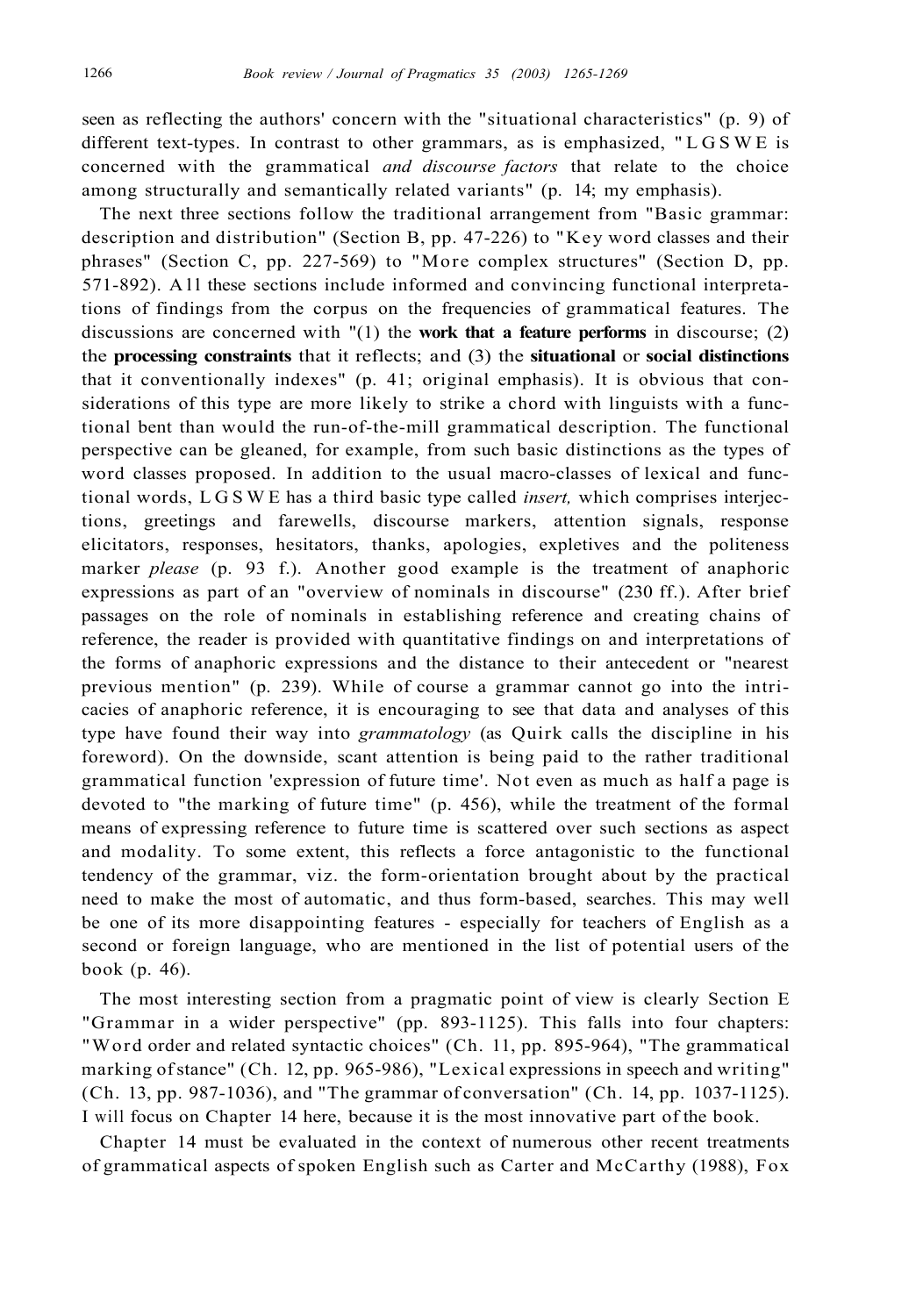and Thompson (1990), Lerner (1991), Miller (1995), Ochs et al. (1996), and Miller and Weinert (1998). Like many of these (and earlier) publications on spoken English, Chapter 14 of LGSW E begins by putting the grammar of spoken English into a contextual perspective. The basic functional, situational and cognitive circumstances of the production of spoken language are outlined, and their most important linguistic reverberations are explained with reference to a transcript of a short informal chat: conversation tends to take place in a shared context, using the spoken medium; it is carried out on-line, in real time and in an interactive way; it avoids elaboration and specification of meaning, uses a fairly restricted and repetitive repertoire, and includes markers of politeness, emotions, and attitude. Attention is drawn to the relations between basic processing factors like capacity-limitations of short-term memory and the need for on-line planning, on the one hand, and linguistic features such as average clause-length on the other.

Then hesitations, "repeats", repairs, incomplete utterances and syntactic blends are discussed under the heading "Performance phenomena: dysfluency and error" (p. 1052 ff.). This is remarkable from a theoretical perspective, since it shows that a grammar of conversation does not have to surrender to the fragmentation of spontaneous speech with a fatalistic 'anything goes'. Although incomplete utterances and anacolutha are fairly common in spontaneous conversation, it appears that even a purely descriptive approach can afford to take recourse to the, especially in pragmatic circles prohibited, term *performance error* and exclude such features from the grammar. In this section, as in many other places in the book, the frequencies of features obtained from the corpus allow the researchers to provide fresh and strong evidence for long-standing intuitions and gut feelings. For example, unfilled pauses and repeats are observed to occur particularly frequently before major syntactic units like clauses and full noun phrases. This indicates that they reflect particularly effortful planning phases (cf. the third quotation given in the first paragraph of this review). Pauses filled with *uh, er<sub>i</sub>* erm etc., on the other hand, are differently distributed. They are more commonly found at the ends of units, where they tend to function as floor holders.

Next, the chapter embarks on an account of "the constructional principles of spoken grammar" (p. 1066 ff.)—a quite daunting task, as many of us know. Three basic principles are invoked to explain the fragmentary nature of the grammar of speech: "keep talking", "limited planning ahead", and "qualification of what has been said" (p. 1067). While these principles are not formulated in a particularly consistent or, for that matter, clear way, they account for such common and disparate phenomena as back-tracking and re-starting, grammatical incompleteness, parenthetical structures, the principle of end-weight, and what is termed the "add-on strategy" (p. 1068). Since we have to keep talking (first principle), but have little chance to plan ahead (second principle), it is often necessary to "modify the message retrospectively" (p. 1067) by tagging on afterthoughts and qualifications (third principle).

The final step before a functional grammar of conversation can be proposed is the introduction of so-called "C-units" (p. 1069 ff.). C-units are "syntactically independent pieces of speech" (p. 1070). The most important aspect of C-units is that they can be realized either as clausal units or as such non-clausal units as elliptical questions or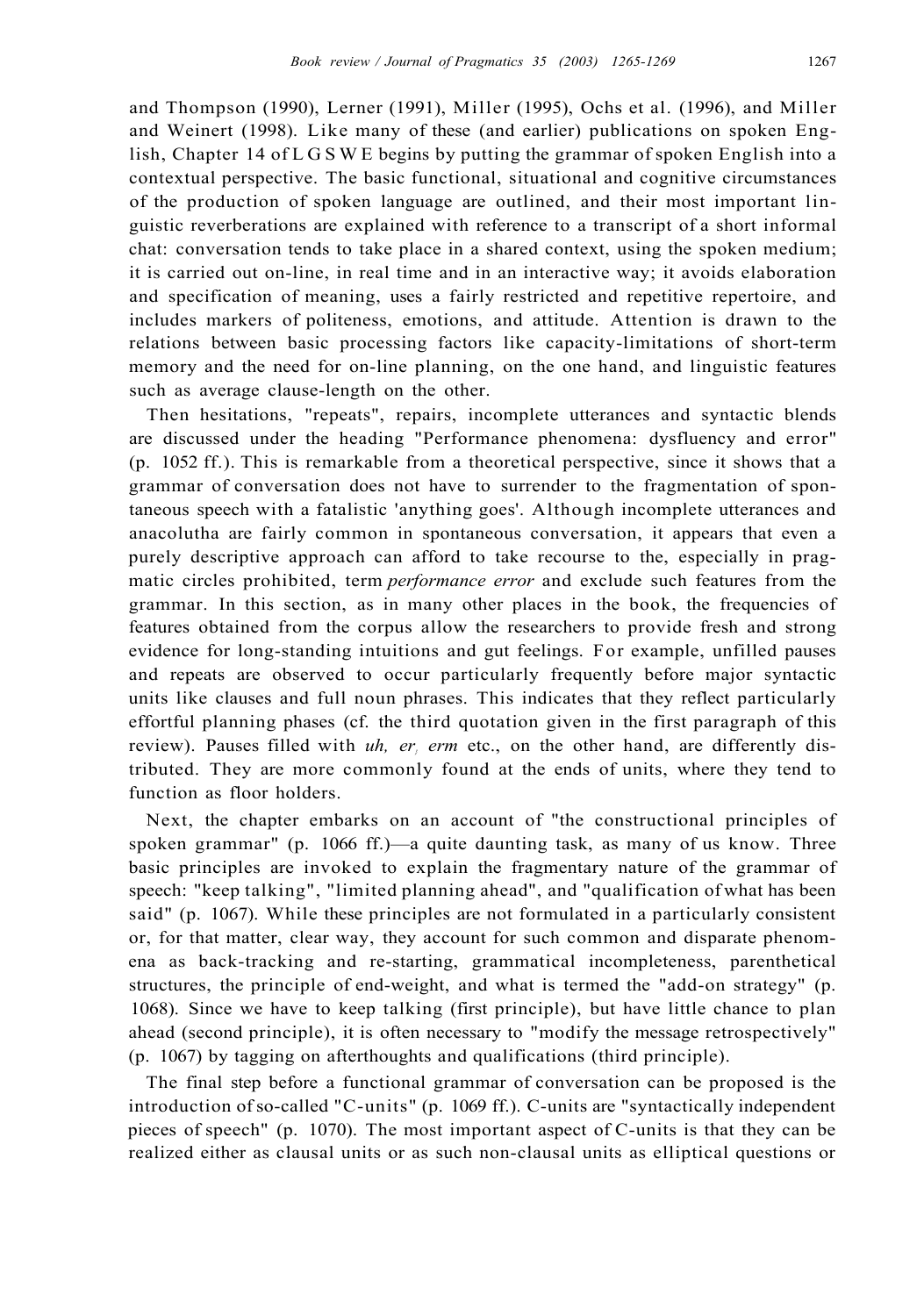answers, interjections, discourse markers, backchannels etc. The idea is that although non-clausal C-units are grammatically incomplete, they are used in conversation as syntactically independent chunks.

C-units are LGSWE's answer to a notorious problem: does spoken language consist of sentences, and if not, what are its largest independent units (cf. e.g. Miller, 1995)? Does the answer solve this problem? Ultimately it does not, because it transfers the crucial problem of the delimitation of syntactic units to the question as to how a chunk of language can be determined to be "syntactically independent". Nevertheless—and it should be recalled that a grammar is not the place for in-depth theoretical treatises—C-units turn out to be useful in the description of the structure of composite utterances, which represents the hub of the grammar of conversation.

Composite utterances, the spoken counterparts to "the architecturally integrated sentences of written prose" (p. 1072), are said to consist of *prefaces, bodies,* and *tags. Prefaces* typically fulfil the function of launching utterances by means of devices like fronting, topicalized noun phrases, utterance-initial discourse markers, or so-called *ouvertures,* i.e. longer preposed expressions like *the trouble is ...* or *I'll tell you what...*  They tend to be realized by non-clausal units. *Bodies,* on the other hand, typically consist of one or more clausal units. Presumably since they are explicable in the framework of written grammar rules, little more is said about bodies in LGSWE . Finally, *tags* tend to consist of one or more non-clausal units and reflect the add-on strategy mentioned above. Among the kinds of tags discussed are question tags, retrospective comment clauses (... *I don't think),* retrospective vagueness hedges (... *in a way),* and vocatives (p. 1080 ff.). A typical example of a composite utterance is *North and south London* (preface) *they're two different worlds* (body), *aren't they? in a way* (multiple tags) (p. 1072).

This section of LGSW E thus achieves mainly three things. First, it provides a general framework for the grammatical description of utterances; second, it introduces three independent functional constituents of utterances; and third, it relates the latter to formal realizations, on the one hand, and discourse functions, on the other. The third step includes a detailed account of types of the above-mentioned *inserts* and other, syntactically longer, non-clausal units and their main functions. The crucial theoretical step forward lies in the introduction of *non-clausal* C-units as grammatical units that are at the same time syntactically independent and grammatically incomplete. While this move does not ultimately solve the theoretical problem as to how the characteristic 'syntactically independent' can be defined and delimited, to this reviewer it appears to be an elegant way of keeping the lid on the Pandora's box that is liable to spring open the moment one invokes the notion of *sentence* in the description of spoken language.

The rest of Chapter 14 (p. 1108 ff.) deals with selected topics in conversational grammar: vocatives, conducive *yes-no* interrogatives, first person imperatives with *let's,* direct speech reporting and vernacular or non-standard grammar. No more will be said about these sections here.

LGSW E is clearly a fascinating book. One can of course react to its preoccupation with the corpus method and frequency counts by saying that most of the quantitative findings do no more than confirm long-standing intuitions. But this misses the point